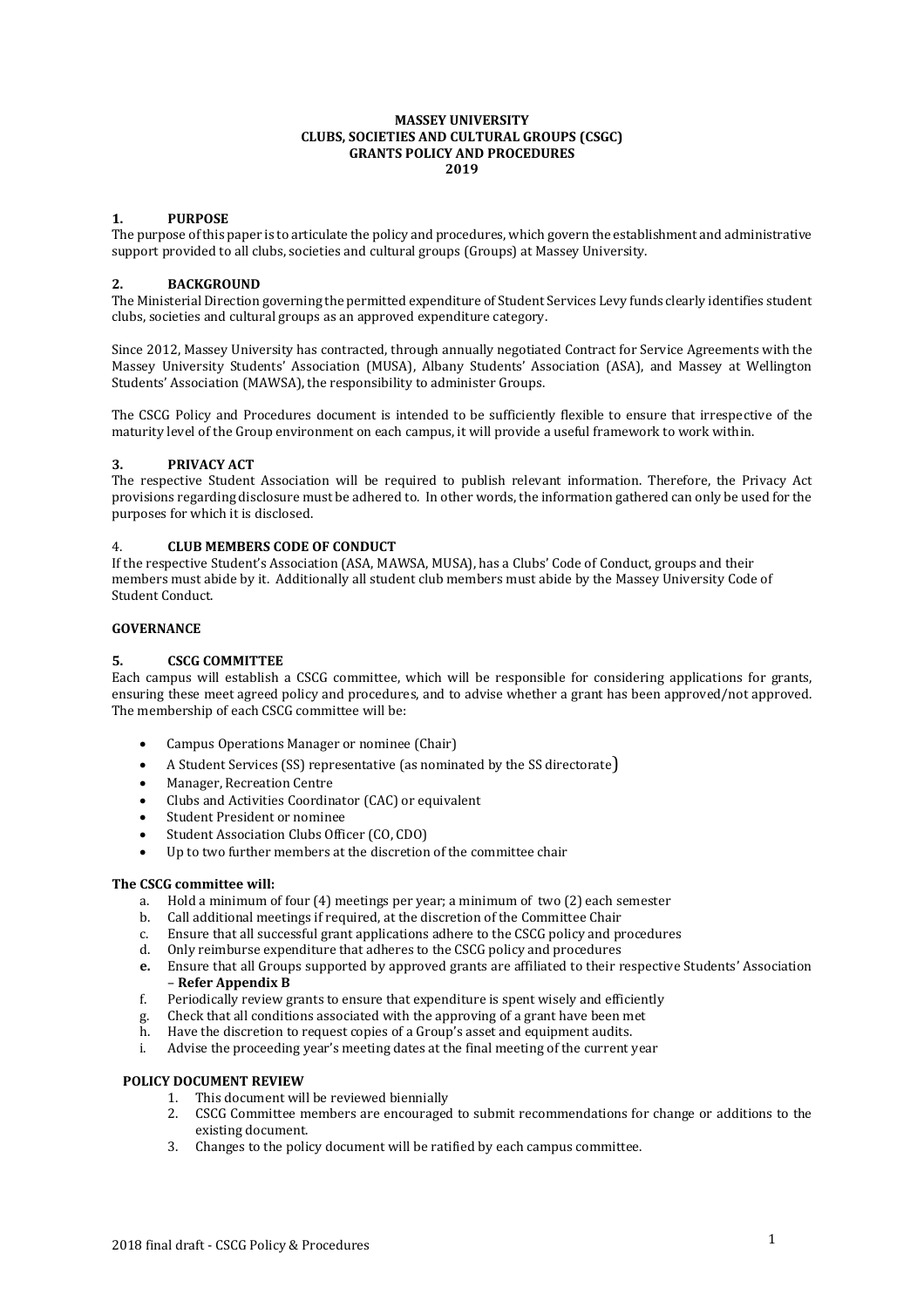# **6. GROUP TERMS AND CONDITIONS:**

- a. All Groups must be affiliated to their campus Student Association, which includes agreeing to and signing the Student Association Group Affiliation Constitution (**Refer Appendix C).**
- b. An Association may accept or decline the affiliation of any club, or may disaffiliate any club at any time and on any terms that they deem fit, in line with their own constitution.
- c. Any Group also affiliated to an external (non-Massey) Group must provide evidence attached to their Group's application form when affiliating to their Student Association.
- d. Each member of a Group will pay a membership fee, minimum \$1 per annum, or the group will provide evidence of how members will cover the remaining costs not covered by a grant.
- e. Any external funding application should be referred to the CAC/CDO/CO prior to application.
- f. Any Group that brings the University or their Students' Association into disrepute will not be able to apply for a grant for a period that the CSCG committee deems appropriate.
- g. The committee may decline to consider an application where they deem that the club is not in a position to successfully organize a trip or event, for example where there is dispute among the executive of a club or other issues first need to be resolved.
- h. Any item of equipment purchased through a CSCG Grant will nominally remain the property of the University, to be held on behalf of Massey University students but wholly entrusted to the respective Students' Association to manage on behalf of student Groups.
- i. Should a Group dissolve during the year, this matter must be referred to the CSCG committee to manage any issues relating to equipment etc.
- j. All Uniforms, including one-offs, will only be funded if essential playing uniforms for sport/physical activity or cultural costumes for performances. These must also have a life expectancy of more than one year. Uniforms must remain the property of the Group**–**not individuals, and must be kept in the Sport/Recreation Centre Clubs storage room if possible. At the end of the year/season, all uniforms must be placed in Groups storage area.
- k. The decisions of the grant committee are final, and no further discussion will normally be entered into, except where the committee has sought further information from the club.

# **7. CRITERIA FOR FUNDING (refer Appendix A)**

#### **i) Purpose**:

The purpose of providing financial grants is to support the development and enhancement of student life with a particular focus on contributing to campus student life.

### **ii) Grants:**

These are available to promote participation and excellence in sport, visible culture, social and ethnic diversity, inclusion and advocacy with an emphasis on, but not limited to, on-campus activities. Activities can include off-campus activities but these must be in line with the aims and objectives of the Group.

## **On receipt of a grant, Groups must also agree to:**

- **Provide a report to the CSCG at the next meeting after the activity has occurred.**
- **Have sought reimbursement of the approved grant within 3 months of approval of the grant.** Exceptions to this point, e.g. for grants sought for the following year, must be discussed with the Student Association Clubs Officer (CO, CDO) and CAC when making the application.

#### **iii) Number of Grant Applications per year:**

- A Group may apply for funding to up to 75% of the number of CSCG meetings held during the current year.
- Each Group application will usually be for one event/item/set of items.
- Additional applications will be considered at the discretion of the Campus Operations Manager or designated committee chair in consultation with the CSGC committee

#### **iii) What grants can be used for:**

Grants can be used to support the establishment and promotion, purchase of items and services, travel and other expenses, such as food and other consumables, which are required to support the success of Groups at Massey University. For more information see 7.v, 7.vi, and Appendix A

Each campus CSCG Committee may:

- Allocate a sum for capital purchases to be used for the use of Groups such as a bookable BBQ or a digital camera.
- Allocate a sum to be held in a discretionary account to be managed jointly by the CAC and respective Student Association for the purpose of providing Groups with quick turn-around, low value grants to enable vibrancy on campus. A report must be provided at each campus CSCG committee meeting.

#### **iv) What grants cannot be used for:**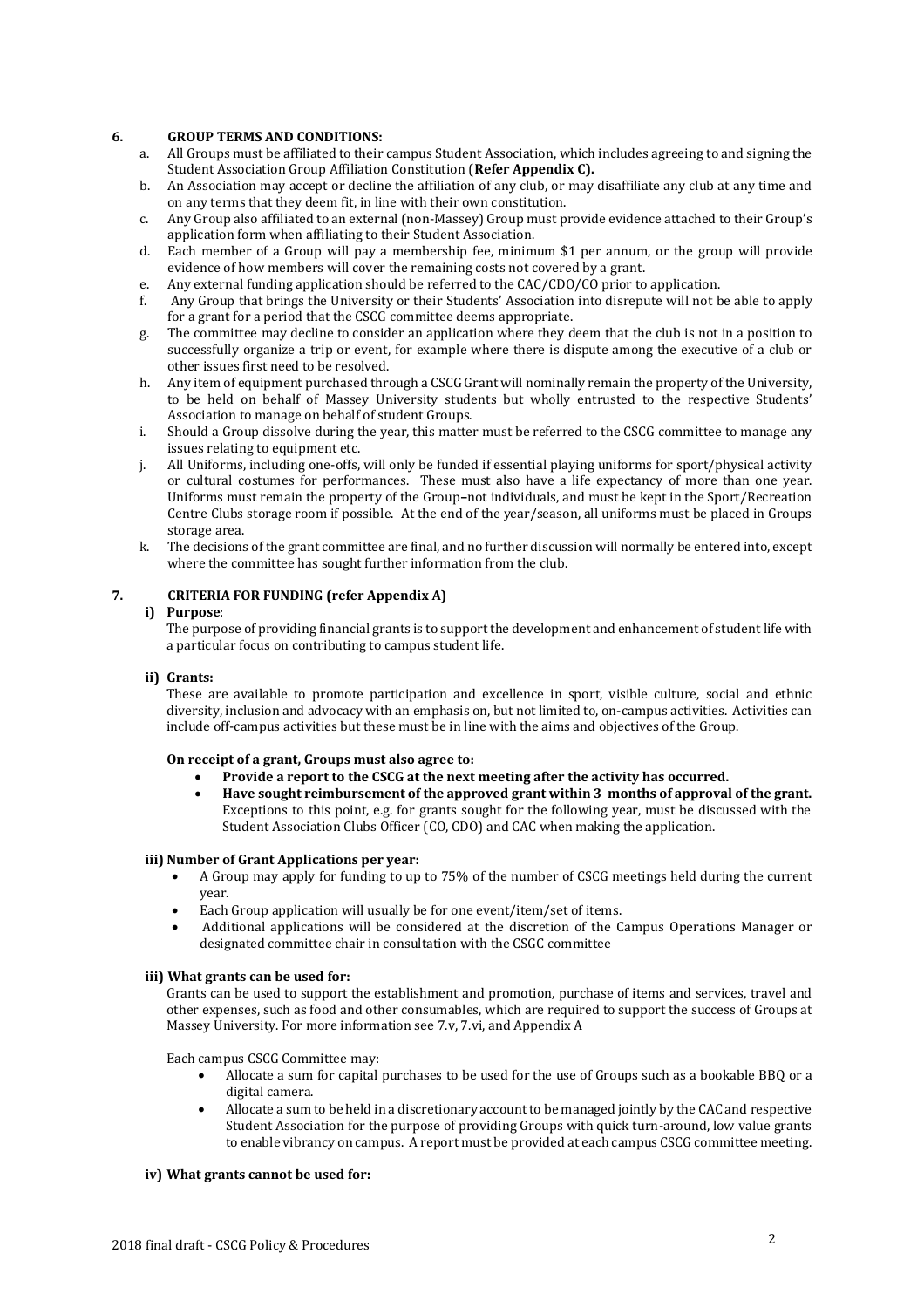- Grants will not be approved for projects of a political, ideological or evangelical nature, or to clear any Club debt, to pay for alcohol, or for any activity, which is not consistent with Massey University policy or with the terms and conditions of the CSCG Policy and Procedures. No retrospective funding will be granted.
- Non-student members of Groups (with the exception of Massey University Alumni) cannot directly benefit from the Club grants, only indirectly. For example, non-student members can benefit from asset/event purchases/negotiated discounts, but not where a personal subsidy is being provided, e.g. entry fee.

## **v) Grant Streams in Manawatū include: (detailed in Appendix A)**

- Administration
- Events, Cultural Activities, Special Projects,
- Travel & Accommodation
- Health & Safety
- Capital items, asset purchases
- Fees, subscriptions, registrations
- Promotion
- Start up (New Group)
- Consumables/Food
- Sport Team/Individual support
- Cross Campus Members

#### **vi) Grant streams in Auckland and Wellington include: (detailed in Appendix A)**

- General grant
- Special Project
- Start up (New Group)
- Food
- Health & Safety
- Cross Campus Members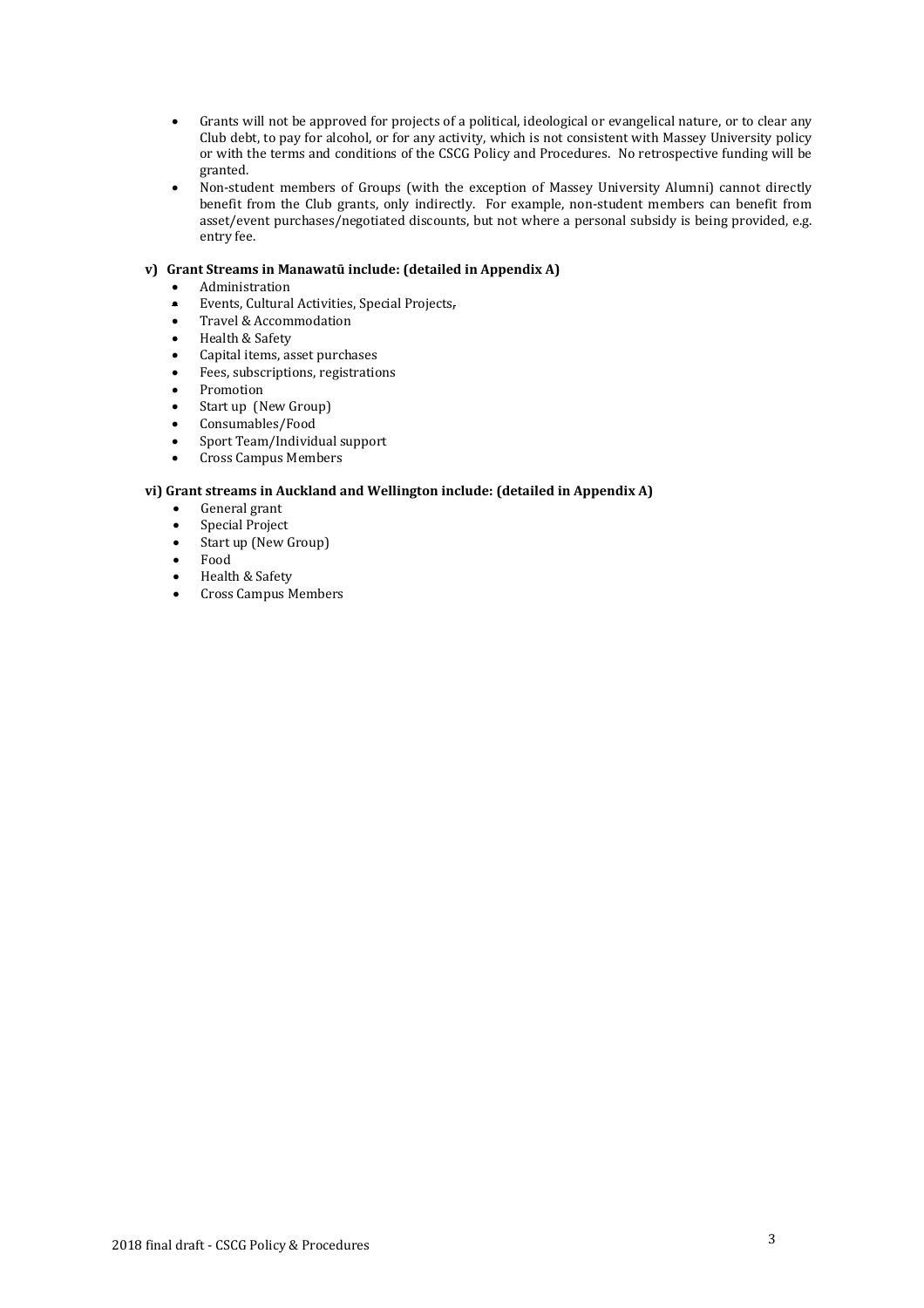## **Funding Caps:**

The following funding tiers/caps apply:

| Tier              | Membership Numbers | \$ Cap per round |
|-------------------|--------------------|------------------|
| Tier 1            | $10 - 50$          | Up to \$1,000    |
| Tier 2            | $51 - 100$         | Up to \$1,500    |
| Tier 3            | $101 - 150$        | Up to \$2,000    |
| Tier 4            | $151 - 200$        | Up to \$2,500    |
| Tier 5            | $201 - 250$        | Up to \$3,000    |
| Tier <sub>6</sub> | $251 - 300$        | Up to \$3,500    |
| Tier 7            | 301 plus           | Up to \$4,000    |

### **Note:**

The above rates are the expected norm however in special circumstances and on the recommendation of the CSCG committee, the Chair has the authority to award additional funds.

#### **8. PREPARING A GRANT APPLICATION**

*This applies to a Group grant application but will also be a useful guide if applying elsewhere for financial assistance. Please note that your CAC/CO/CDO is available to assist you while you are completing your grant application form.*

Before you start to write a grant application, consider carefully the following points, which are likely to be asked by the CSCG Committee when they are assessing your application. Some of these points should also be covered in your covering letter:

- a) Why is your application necessary?
- b) How does it help to fulfill your club's goals and objectives?
- c) How does it fit with the longer-term development plans of the club?
- d) Who will benefit from it?<br>e) How will it benefit studer
- e) How will it benefit student life?<br>f) How are you going to raise the  $\epsilon$
- How are you going to raise the extra funds required?
- g) Have you involved all Group members in the decision to apply for a grant?
- h) Spend time considering how to write your grant application to ensure it is very clear as to why you require a grant.

#### **NOTE: For a Group preparing its first grant application, you must work closely with your CAC/CO/CDO, who will support you through this process. Please follow this process or your application may not be considered by the CSCG committee.**

#### **Application Guidelines**

# **A successful application will contain:**

- a) A covering letter addressing the above points.
	- b) A completed typed or online grant application form. Please mark any irrelevant section as "not applicable" or N/A.
	- c) If not banking through the association, please provide your Group's current year financial status.
	- d) Attach two (2) quotes for ALL capital items. Quotes must be clear, easy to interpret and understandable by the CSCG committee.
	- e) If not applying for capital items, please prepare a budget in support of your application. Sport New Zealand provides user-friendly tips on budget planning for non-profit groups [\(http://www.sportnz.org.nz/managing-sport/guides/financial-management\)](http://www.sportnz.org.nz/managing-sport/guides/financial-management). The ASA, MUSA and MAWSA websites also provide a template for grant applications and budget preparation. Please ensure your application includes appropriate supporting documentation such as two (2) quotes, itineraries, invitation, links to events/tournaments etc. There will be occasions when only one (1) quote is attainable. If so, please provide an explanation in the application.
	- f) For travel using your own vehicle, please provide a reasonable estimate, based on online calculators such a[s http://www.drivingnewzealand.co.nz/#](http://www.drivingnewzealand.co.nz/)
	- g) Please do not exaggerate costs. Try to seek out the best price to support your grant application. The CSCG committee may query costs that appear to be unrealistic. If so, they will request additional evidence from the Group, which will delay your application for a grant.
	- h) Please state all other applications for funding applied for or received in the previous 12 month period.

#### **Points to remember:**

i) A commitment to submitting a report within 1 month of the completion of the event, covering the event that was held/the item(s) purchased, usually including a photo(s),of a standard that can be published in all student media (radio, websites, Facebook, etc.). If your event extends over a length of time, you may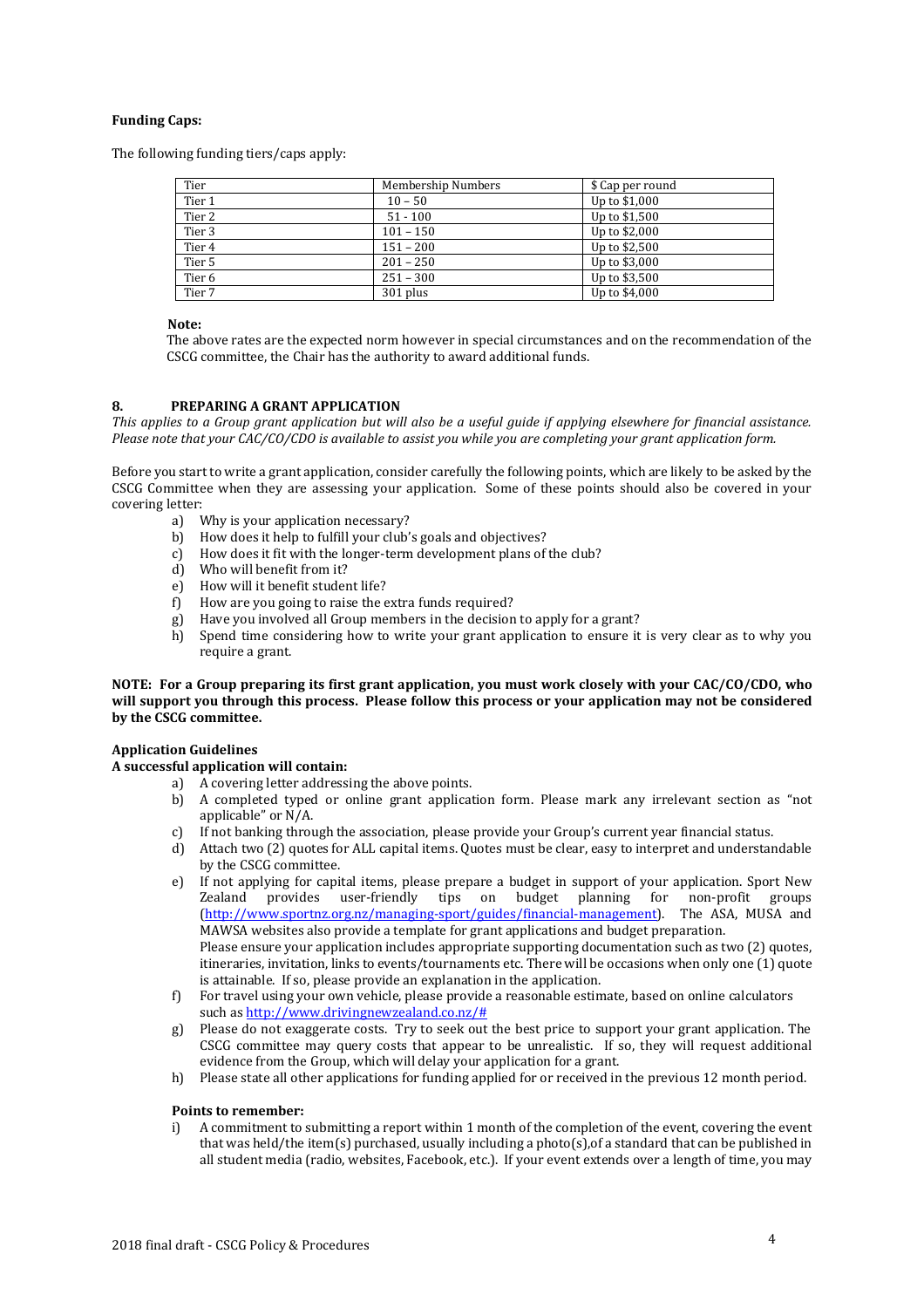be required to provide a progress report of events to date, and a final report when the event has finished. Failure to provide a report will impact negatively on future applications.

- Before submitting your application, check that all questions have been answered clearly and succinctly.
- k) Work closely with your CAC/CO/CDO/CEC because they will be presenting your application to the CSCG Committee meeting.
- l) Note that the CSCG Committee will treat each application on its respective merits.
- m) Note that submission of an application does not constitute approval of the request. The committee will have the discretion to amend an application in line with this policy, or to set conditions upon the use or payment of grant money.
- n) Be aware that Groups that show commitment to achieving their goals are likely to receive favorable consideration (e.g. evidence of active fund-raising), including those groups that volunteer for events on campus.
- o) A Group's attendance at Association-run Workshops will be viewed favourably by the CSCG Committee.
- p) Funds will only be reimbursed when receipts have been provided.
- q) Remember that current year receipts associated with funding applications MUST be received by the relevant person before the 1st December of the year the application was made. Reimbursements will only be made in the year expenditure was incurred, unless an application has be made to the CSCG Committee for approval to carry the funds over to the next academic year.
- r) A risk assessment and management form (RAMS) should be submitted with any application to fund activities that pose a moderate or high level of risk, for example any outdoor pursuits or events at which alcohol is to be served (Host Responsibility). This is to include contact details for the person(s) responsible throughout the event or trip, and the person(s) responsible for first aid. CAC/CO/CDO are able to provide guidance in the completion of a RAMS form, where necessary.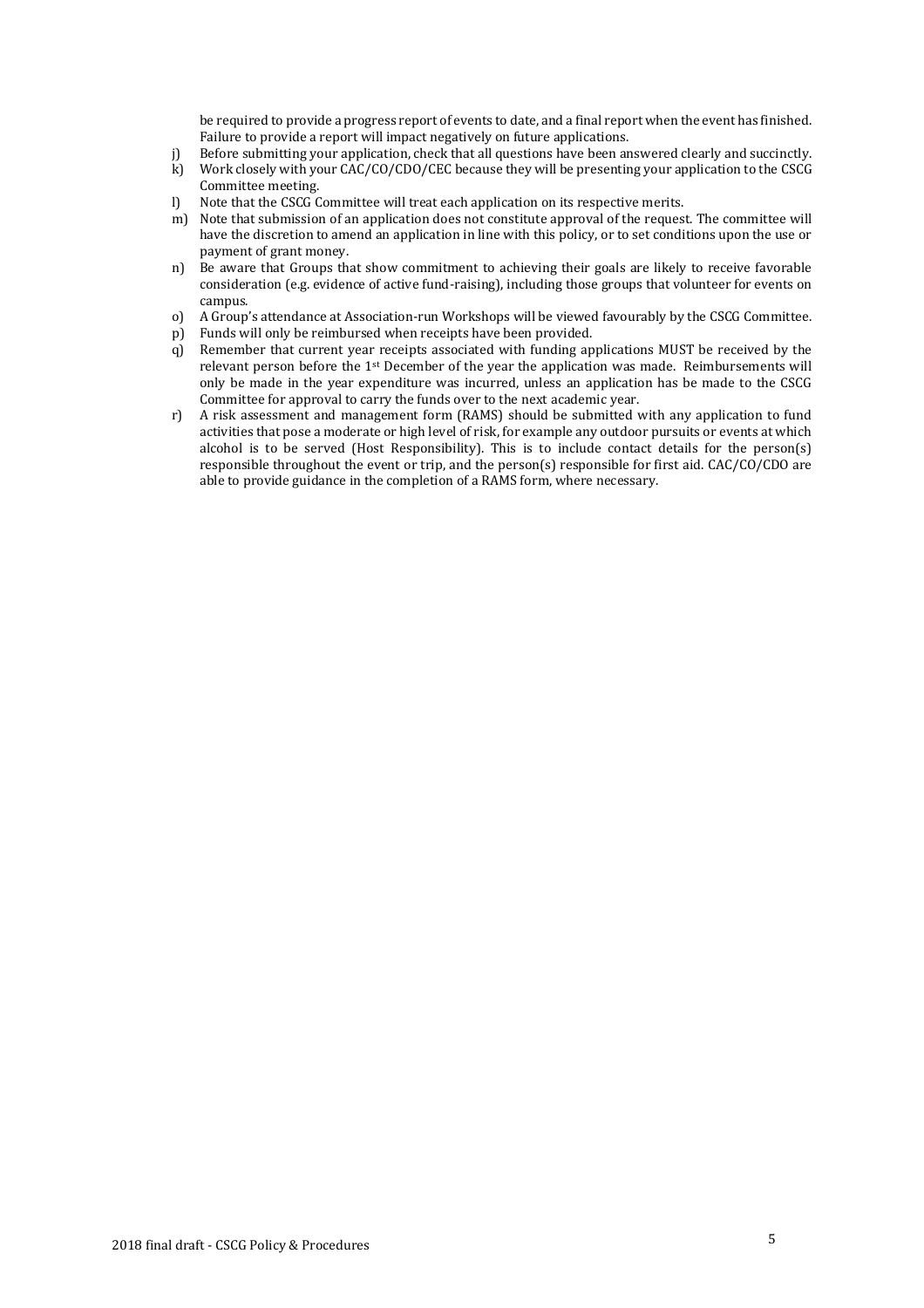# **Clubs, Societies and Cultural Groups Grant Criteria (MANAWATŪ)**

| <b>Club Grants</b>                                | <b>Society &amp; Cultural Grants</b>                                                   |
|---------------------------------------------------|----------------------------------------------------------------------------------------|
| Promote sporting excellence and participation     | Promote culture, social and ethnic diversity, inclusion                                |
|                                                   | and advocacy with emphasis on, but not limited to,                                     |
|                                                   | on-campus activity                                                                     |
| Support sports clubs ONLY                         | Support non-sport clubs ONLY                                                           |
| Club must be representing Massey University       | Focus must be on improving student lifestyle and                                       |
|                                                   | open to all Massey University students                                                 |
| New Clubs Admin: Once a Club is officially        | New Clubs Admin: Once a Club is officially affiliated,                                 |
| affiliated, and upon attendance of a minimum      | and upon attendance of a minimum of two relevant                                       |
| of two relevant workshops, \$100 will be          | workshops, \$100 will be transferred into the group's                                  |
| transferred into the group's accounts to cover    | accounts to cover photocopying, printing, postage                                      |
| photocopying, printing, postage                   |                                                                                        |
| Special Projects: (up to 60%) training,           | Special Projects: (up to 60%) training, costumes,                                      |
| coaching, venue hire, equipment hire hosting      | venue hire, equipment hire, guest speakers, hosting of                                 |
| intervarsity event, and one-off grants for sports | national conference/hui                                                                |
| teams                                             |                                                                                        |
| Travel & Accommodation: (up to 70%)               | Travel & Accommodation: (up to 70%) recognized                                         |
| recognized competitions, excluding regional       | competitions and conferences/hui, travelling to                                        |
| tertiary competitions & TSNZ competitions         | academic/cultural events or sights                                                     |
| Capital: (up to 70%) team uniform or essential    | Capital: (up to 70%) team uniform, essential                                           |
| equipment such as banners and flags with life     | equipment such as banners and flags with life                                          |
| expectancy of more than one year which            | expectancy of more than one year which remains the                                     |
| remains the property of the University and        | property of the University and must be accounted for                                   |
| must be accounted for at the end of the year      | at the end of the year                                                                 |
| Fees: (up to 25%) affiliation fees to sports      | Fees: Affiliations fees to competition ONLY                                            |
| bodies. Registration fees (up to 40%) to          |                                                                                        |
| national competition i.e. finals                  |                                                                                        |
| Promotion: (up to 75%) Newspaper and radio        | Promotion: (up to 75%) Newspaper and radio ads,                                        |
| ads, poster printing, banners etc                 | poster printing, banners etc                                                           |
| Consumables/Food: may be funded provided          | Consumables/Food: may be funded provided it is in                                      |
| it is in direct support of an event (up to 60%)   | direct support of an event (up to 60%) Alcohol is                                      |
| Alcohol is excluded                               | excluded                                                                               |
| Individual team support: within a Group           | Individual application: within a group for Regional                                    |
| application for Regional and National assistance  | or National assistance (up to 60%)                                                     |
| (up to $60\%$ )                                   |                                                                                        |
| Health & Safety: (up to 100%) Items that have     | Health & Safety: (up to 100%) Items that have a                                        |
| a clear link to improving the health and safety   | clear link to improving the health and safety of club                                  |
| of club members, or minimising the risk of        | members, or minimising the risk of incident. This can                                  |
| incident. This can include (but is not limited    | include (but is not limited to), first aid kits, fire                                  |
| to), first aid kits, fire extinguishers, or       | extinguishers, or appropriate training                                                 |
| appropriate training.                             |                                                                                        |
| <b>Cross Campus Membership</b>                    | <b>Cross Campus Membership</b>                                                         |
| Provision for grants for clubs with members       | Provision for grants for Societies and Cultural Groups                                 |
| across multiple campuses-same percentage of       | with members across multiple campuses; same                                            |
| support applies to each award category;           | percentage of support applies to each award                                            |
|                                                   | category;                                                                              |
|                                                   | Clubs Day Grant:                                                                       |
|                                                   | Clubs eligible to a \$50 grant towards expenses. Paid after participating in Clubs Day |
|                                                   |                                                                                        |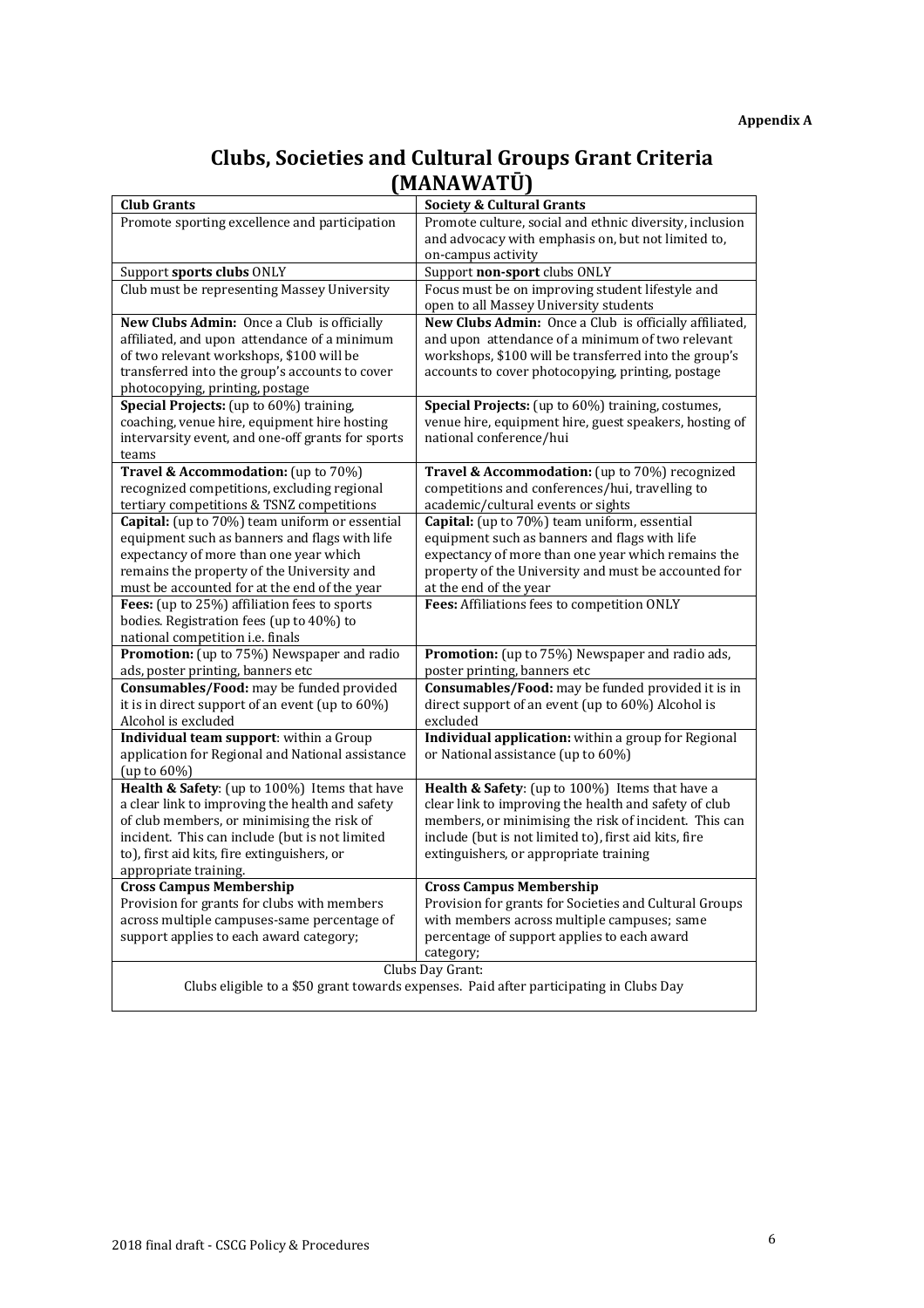# **Clubs, Societies and Cultural Groups Grant Criteria (AUCKLAND & WELLINGTON)**

#### **General Grant:** (Up to 70%)

This is the usual grant stream and covers most activities a group wants to do.

**Start-up:** (Up to 100%)

Clubs can apply for a 100% grant for essential equipment/ club launch costs.

# **Special Project:** (Up to 100%)

In special circumstances, e.g. projects which will benefit a large number of students, a grant can be put forward for consideration in this category. (Club should have a plan to cover costs if 100% not granted.).

Food: (up to 60%) Food may be funded provided if it is in direct support of an event.

**Health & Safety**: (up to 100%) Items that have a clear link to improving the health and safety of club members, or minimising the risk of incident. This can include (but is not limited to), first aid kits, fire extinguishers, or appropriate training.

#### **Clubs' Development Grants:**

Clubs will receive \$50 for each Clubs' Development Workshop they are represented at. There will be a Clubs' Development workshop held in both Semester 1 and Semester 2.

#### **Clubs Day Grant**:

Clubs eligible to a \$50 grant towards expenses. Paid after participating in Clubs Day

#### **Cross Campus Membership**

Provision for grants for clubs, Societies & Cultural groups with members across multiple campuses-same percentage of support applies to each award category.

#### **Process for grants**

- 1. New Clubs MUST meet and work with the CAC before preparing their first grant application. Other clubs are encouraged to discuss their grant application with the CAC prior to submission.
- 2. Albany groups should follow the online grant application found on the ASA's website **(asa.ac.nz)**
- 3. Once the grant has been submitted with all relevant documentation**,** the CAC will review it and make a recommendation to the grant committee. It is especially important for your club to outline how they will fund any costs that will not be met by the grant. The final decision regarding the amount of funds to be awarded will be made by the CSCG committee.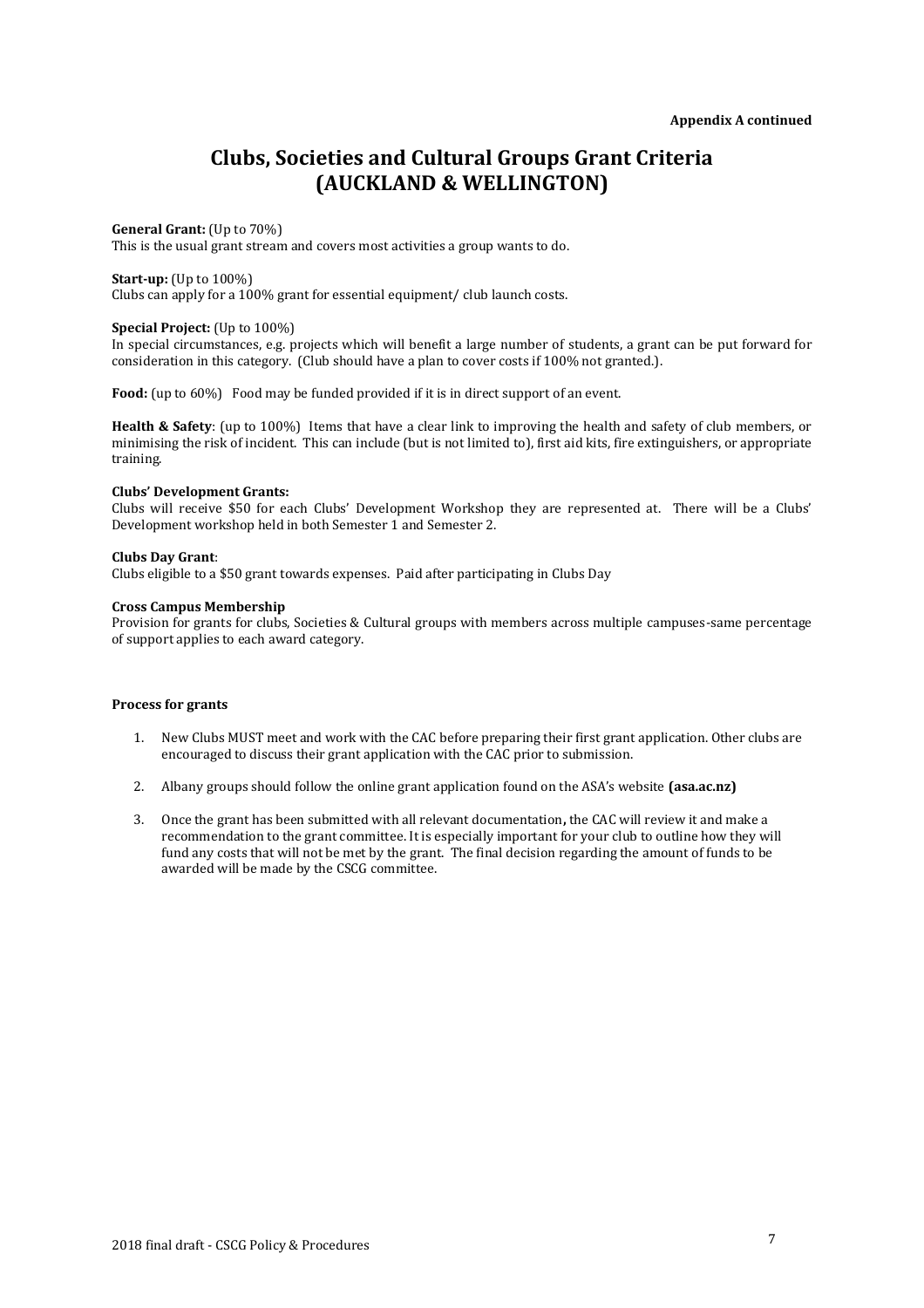# **Appendix B**

# **STUDENT ASSOCIATION AFFILIATION FORM** [INSERT ASSN LOGO]

**CSCG** *Details*

*(these will be posted on the* **[insert name of Student Association]** *website)*

| Group Name:                                                                                                                                                                                                                 |                                                                                                                      |                                               |                                                                            |            |
|-----------------------------------------------------------------------------------------------------------------------------------------------------------------------------------------------------------------------------|----------------------------------------------------------------------------------------------------------------------|-----------------------------------------------|----------------------------------------------------------------------------|------------|
| Group Type:<br>Age of Group:                                                                                                                                                                                                |                                                                                                                      |                                               | $\Box$ Sports $\Box$ Academic $\Box$ Social $\Box$ Society $\Box$ Cultural |            |
| CSCG Aims & Objectives:                                                                                                                                                                                                     |                                                                                                                      |                                               |                                                                            |            |
| 1.                                                                                                                                                                                                                          |                                                                                                                      |                                               |                                                                            |            |
| 2.                                                                                                                                                                                                                          |                                                                                                                      |                                               |                                                                            |            |
| 3.                                                                                                                                                                                                                          |                                                                                                                      |                                               |                                                                            |            |
| 4.                                                                                                                                                                                                                          |                                                                                                                      |                                               |                                                                            |            |
| 5.                                                                                                                                                                                                                          |                                                                                                                      |                                               |                                                                            |            |
|                                                                                                                                                                                                                             |                                                                                                                      |                                               |                                                                            |            |
| Group Contact person: (for administrative purposes)                                                                                                                                                                         |                                                                                                                      |                                               |                                                                            |            |
| Name:                                                                                                                                                                                                                       |                                                                                                                      |                                               |                                                                            |            |
| Email/website:                                                                                                                                                                                                              |                                                                                                                      |                                               |                                                                            |            |
| I understand that my name will be included on both the [insert name of Students' Association] and the Massey<br>University websites as well as on other literature related to CSCG life at Massey University.<br>Signature: |                                                                                                                      |                                               | <b>Group Committee Members (please print clearly)</b>                      |            |
| Title                                                                                                                                                                                                                       | Name                                                                                                                 | (Refer Appendix D for a larger form)<br>Email | Contact phone                                                              | Student ID |
|                                                                                                                                                                                                                             | (Print)                                                                                                              |                                               | Number                                                                     | No.        |
| President<br>Secretary                                                                                                                                                                                                      |                                                                                                                      |                                               |                                                                            |            |
| Treasurer                                                                                                                                                                                                                   |                                                                                                                      |                                               |                                                                            |            |
| Member                                                                                                                                                                                                                      |                                                                                                                      |                                               |                                                                            |            |
| Member<br>$**$                                                                                                                                                                                                              |                                                                                                                      |                                               |                                                                            |            |
| $***$                                                                                                                                                                                                                       |                                                                                                                      |                                               |                                                                            |            |
| ** please include all other committee members and their titles                                                                                                                                                              | <u> 1980 - Johann Barbara, martin amerikan basal dan basal dan basal dan basal dan basal dan basal dan basal dan</u> |                                               |                                                                            |            |
| <b>Membership Information</b><br>How many members are students of Massey University?<br>1.<br>How many members are not students of Massey University?<br>2.<br><u> 1999 - Johann Barbara, martin a</u>                      |                                                                                                                      |                                               |                                                                            |            |
| What is your membership fee?<br>3.<br>the control of the control of the control of                                                                                                                                          |                                                                                                                      |                                               |                                                                            |            |
|                                                                                                                                                                                                                             |                                                                                                                      |                                               |                                                                            |            |
| 4.                                                                                                                                                                                                                          | Are you affiliated to other external bodies?                                                                         |                                               | $\square$ Yes<br>$\Box$ No                                                 |            |

\_\_\_\_\_\_\_\_\_\_\_\_\_\_\_\_\_\_\_\_\_\_\_\_\_\_\_\_\_\_\_\_\_\_\_\_\_\_\_\_\_\_\_\_\_\_\_\_\_\_\_\_\_\_\_\_\_\_\_\_\_\_\_\_\_\_\_\_\_\_\_\_\_\_\_\_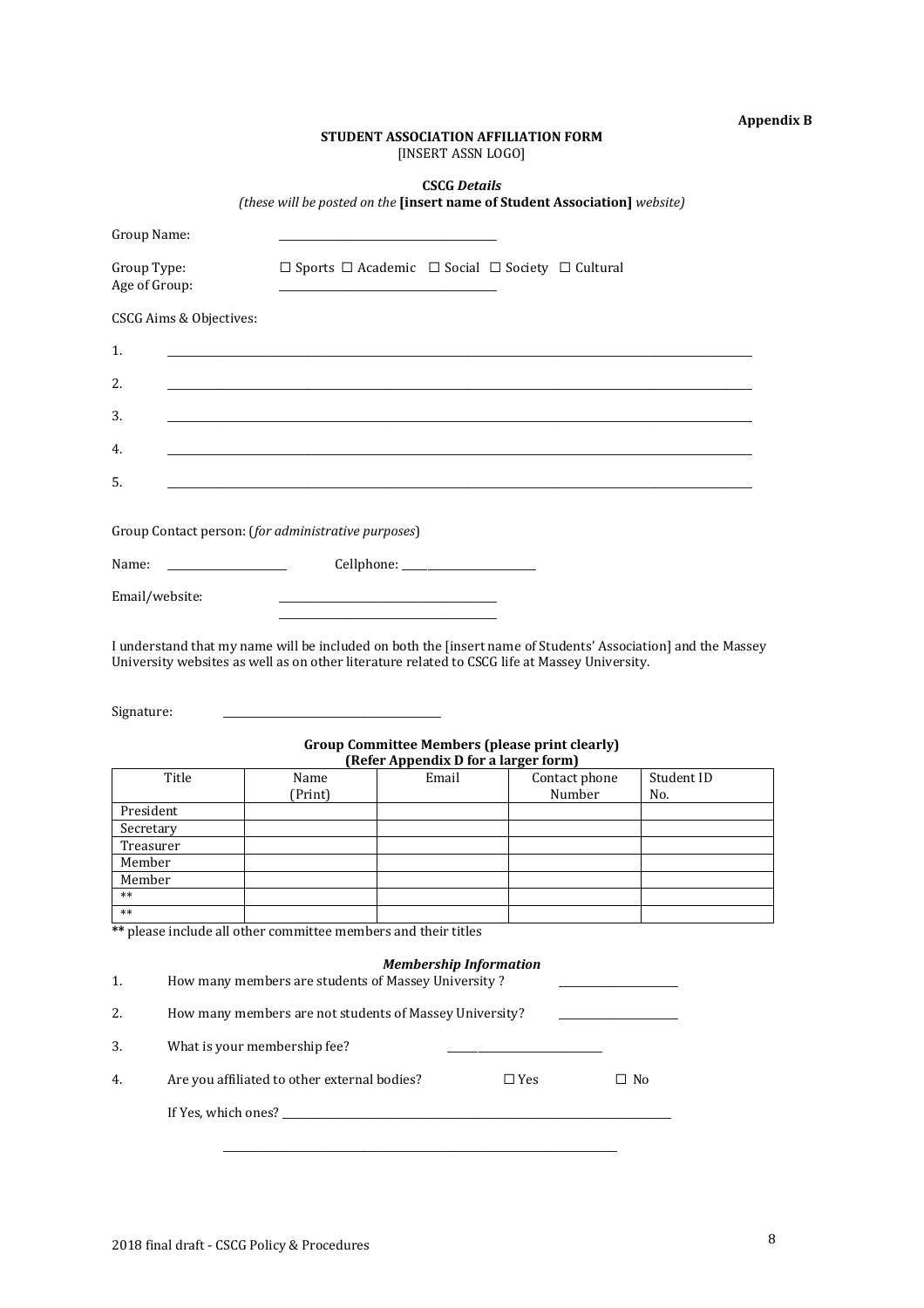#### **Appendix B..cont**

#### *Official Declaration*

By signing below we verify that the above information is true and accurate and that we have read and agreed to the terms and conditions outlined in the **CSCG Policy and Procedures and to the Student Association Affiliated Group Constitution as set out in Appendix C.**

#### **Group President:**

Signature: \_\_\_\_\_\_\_\_\_\_\_\_\_\_\_\_\_\_\_\_\_\_\_\_\_\_\_\_\_\_\_\_\_\_\_\_\_\_\_\_\_\_\_\_\_\_\_\_\_\_\_\_\_

| Name: |  |
|-------|--|
|-------|--|

# **Group Secretary:**

| Signature: |  |
|------------|--|
|            |  |

| Name: |  |
|-------|--|
|-------|--|

# *Final checklist*

- □ Have you filled in all relevant sections of this form?<br>□ Have you signed the declaration?
- $\Box$  Have you signed the declaration?<br> $\Box$  Have you signed the declaration a
- Have you signed the declaration at the bottom of Appendix C: CSCG Affiliation Constitution
- ☐ Have you completed or updated your: ☐Constitution?

☐Membership list? (Appendix D) ☐Budget?

☐ If re-affiliating have you attached your: ☐AGM minutes? ☐Asset register? ☐Previous year's accounts?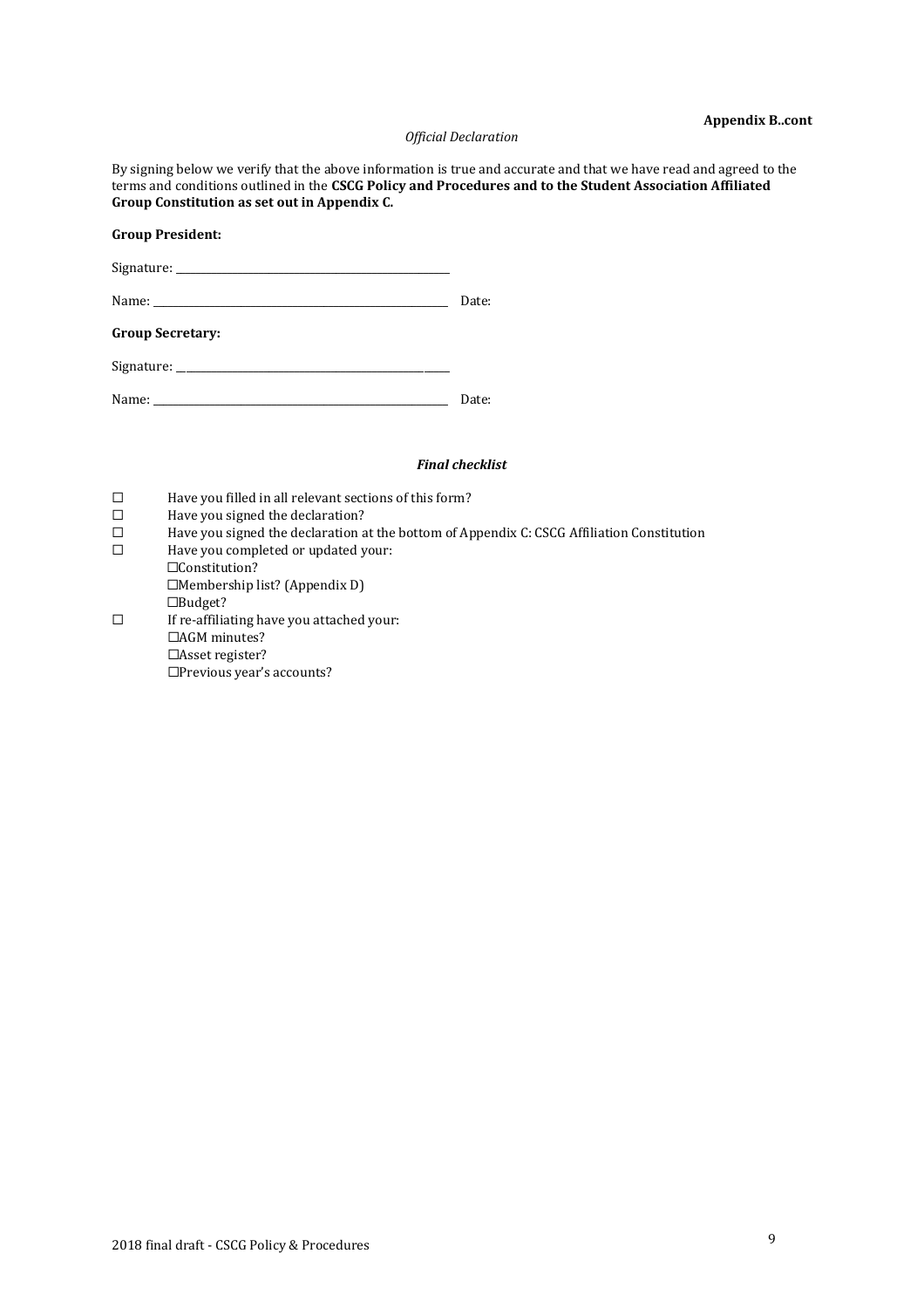### **Affiliation Information** *(please keep this page for your reference)*

#### **Conditions** *of* **affiliation**

- Affiliation of groups is at the discretion of the [Insert name of Students Assn] Executive
- **In respect to the Manawatū campus, The Centre (chaplaincy) will meet with Christian clubs annually to discuss how these groups can achieve best practice in pastoral care;** On the Albany campus, religious groups will be vetted by the Spiritual Advisory committee. On the Wellington campus religious groups will be vetted by the Chaplaincy.
- When considering applications, the Students' Assn Executive will take into account the following; **CSCG Policy & Procedures,** intended purpose of group, tangible benefits to members, and other similar groups already established.

#### **What** *happens* **next**

- The CAC/CO will check the forms and contact you if anything else is needed/clarification. *All new groups are encouraged to meet with their CAC/CO/ CDO to review their application form and discuss with them their plans for the year.*
- The CAC/CO/CDO will submit your application to a Students' Association's Executive meeting for approval. (Contact the Students' Assn for the dates of meetings)
- The CAC/CO/CDO will contact you with the outcome of the decision.

#### **And** *after* **that**

- You will be provided with all the information needed on how to get your club started, although this may have been provided during the affiliation process and workshops.
- You will have access to the Students Assn clubs space and office resources, other spaces allocated to Groups on a particular campus.
- The CAC/CO/CDO will contact you with any important information throughout the year.
- The CAC/CO/CDO will remain available for your support in development and management of the club.
- You will be able to apply for funding during the CSCG funding rounds throughout the year. Please contact the CAC/CO to find out funding round dates and deadlines.

#### **Clubs & Activities Coordinator (CAC)** *(for more information contact) NB: This only relates to Auckland campus as Massey Manawatū and Massey Wellington are CDO positions*

**Insert Name: Insert Name: Insert Name:** *CAC Administration Group President* Insert phone no: Insert phone no: Insert phone no:

Inset Mail address: Insert email address: Insert email address: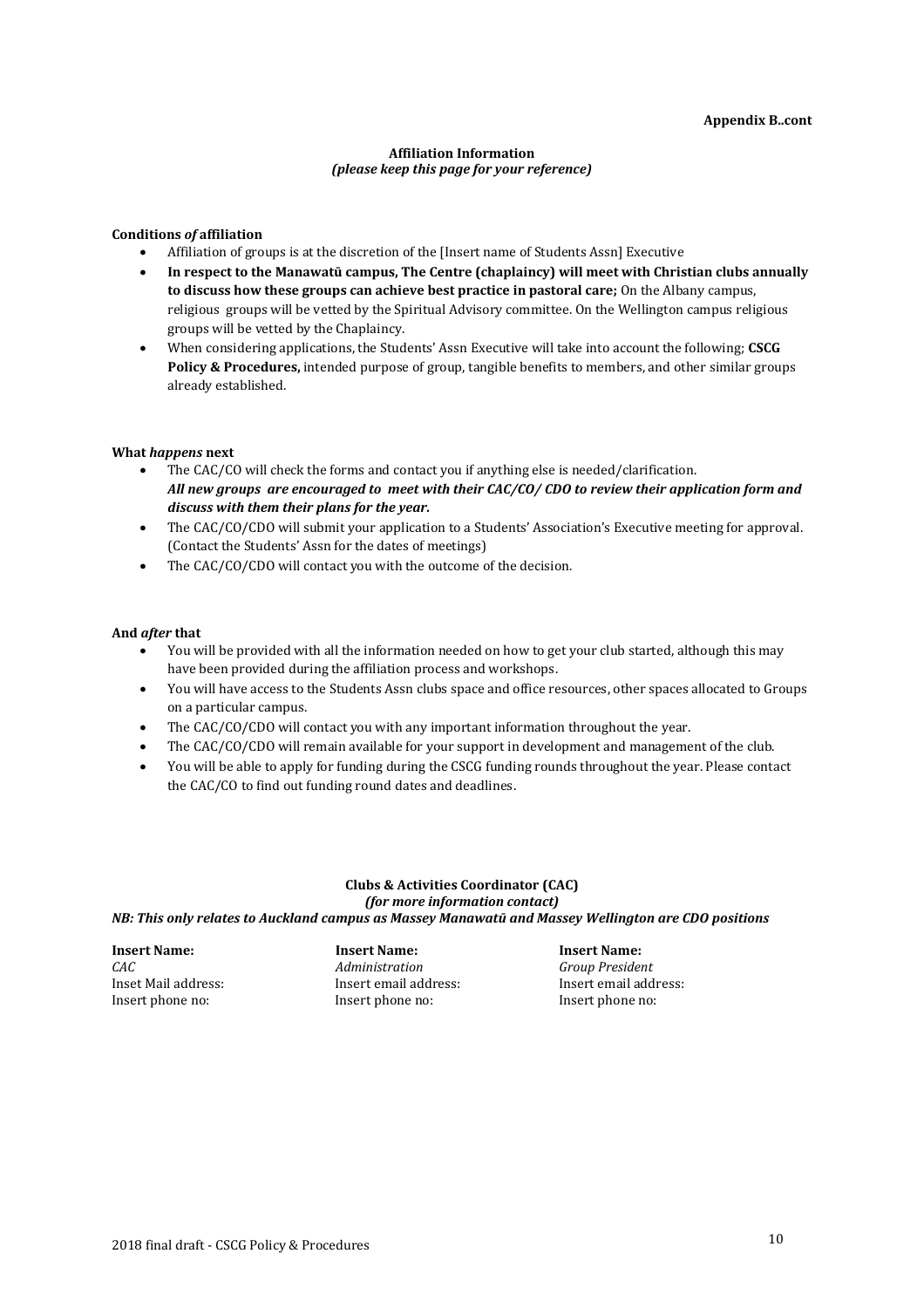# **CLUBS, SOCIETIES AND CULTURAL GROUPS**

# **STUDENT ASSOCIATION AFFILIATED GROUP CONSTITUTION**

# **1. NAME**

1.1 The name of the Club, Society or Cultural Group shall be the "Massey University [name of campus, followed by name of Group]".

# **2. OBJECTIVES**

- 2.1 The objectives of the Group shall derive, and not be at conflict with, the aims and objectives of the *(insert name of Student Association)*: hereinafter referred to as *(insert acronym).*
- 2.2 The Group shall exist to enhance the university experience and student life of group members.<br>2.3 The objectives of the Group shall be clearly articulated in a Group's application to affiliate to a
- The objectives of the Group shall be clearly articulated in a Group's application to affiliate to a Students' Association

#### **3. MEMBERSHIP**

- 3.1 Membership must be open to all students but final membership is at the discretion of Club/Society or Cultural Group Committee.
- 3.2 Membership should be a minimum of 7 10 members. *(Massey Manawatu 10 minimum)*
- 3.3 Current Massey University students or Massey Alumni should usually constitute no less than 75% of the total club membership.
- 3.4 The Campus Clubs & Activities Coordinator (CAC/CDO) must be provided with a regularly updated Group membership list including members names and email addresses. (There will be some clubs exempt from this rule).
- 3.5 The CAC and CDO will each maintain an up-to-date membership list on file.

### **4. SUBSCRIPTION**

- 4.1 Membership fees are to be set by the Group Committee in agreement with Group members.<br>4.2 Membership fees shall only be paid to the Group through the Students' Association office. T
- Membership fees shall only be paid to the Group through the Students' Association office. The fee income will then be transferred to your Group bank account held by the Students' Association.

#### **5. OFFICERS AND COMMITTEE**

- 5.1 The Group Committee shall be elected at the Annual General Meeting, or, if necessary, at a Special General Meeting and shall hold office until the next Annual General Meeting, unless they:
	- a. Resign, or
	- b. Are called upon to resign by a simple majority of a General Meeting of the Group.
- 5.2 All group members shall be eligible for election to the Committee and candidates for election must be proposed and seconded by members of the group at the General Meeting.
- 5.3 All elections for officers shall be by a show of hands or secret ballot.
- 5.4 The Committee shall at minimum consist of the following officers; President; Vice President; Treasurer, Secretary and the Group may decide to elect other members to the Committee up to a maximum of 10 members.
- 5.5 The President, Vice-President, Treasurer and Secretary must be Massey University students on their respective campus. However, in some circumstances this may not be possible, but this will the exception.
- 5.6 The President and Secretary cannot be the same person.
- 5.7 All officers shall be required to be members of the Group and at least half of the Group Committee must be a student of Massey University.

#### 5.8 **President**

Shall have overall responsibility for the affairs of the Group and shall chair all committee and General Meetings of the Group.

#### 5.9 **Vice-President**

Shall assume the responsibilities of the President should the President be absent or unable to fulfil his/her duties.

#### 5.10 **Treasurer**

The Treasurer will manage the financial affairs of the Group. They will maintain the financial records of the Group with support from the Students' Association Financial Officer prepare and present the end of year accounts with support from the Financial Officer. They will maintain and inform the CAC/CO of the record of any equipment or property purchased, cost, proof of purchase and storage location. The CAC will ensure that a complete list from all Groups is supplied to the CAC/CO at the end of each year.

#### 5.11 **Secretary**

The Secretary shall keep accurate non-financial records of the Group including; membership list, issue notice of General Meetings, take and distribute the minutes of all Committee and General Meetings,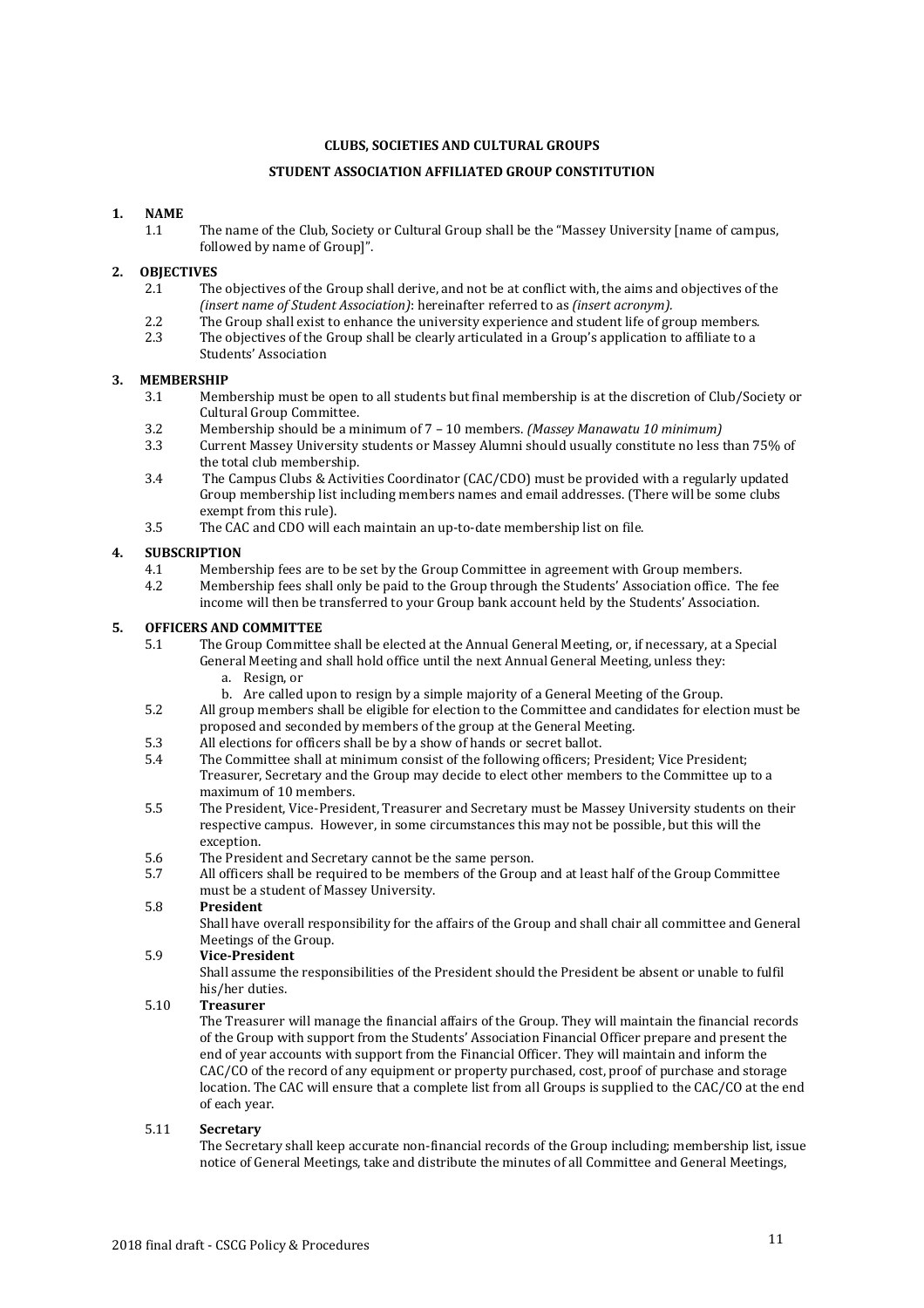and manage the correspondence of the Group. They will also ensure that affiliation to the Student Association is completed each year.

# **6. COMMITTEE MEETINGS**

- 6.1 The Committee as provided for in clauses 5.1 and 5.2 shall conduct the business of the Group.<br>6.2 Meetings of the Committee shall be held as the Committee deems appropriate or if the Preside
- Meetings of the Committee shall be held as the Committee deems appropriate or if the President or any two members of the Committee instructs the Secretary to call a meeting of the Committee. At least two days notice of committee meetings shall be given.
- 6.3 All committee members shall be entitled to attend and vote at such meetings.<br>6.4 The quorum for a meeting of the Committee shall be three members.
- The quorum for a meeting of the Committee shall be three members.

# **7. FINANCIAL**

- 7.1 The Club bank account shall be held by Student Association unless otherwise approved by their Financial Officer.
- 7.2 The Committee shall appoint two group signatories, one of which must be the Treasurer.
- 7.3 No Group member shall receive personal pecuniary gain from any group activities or exchanges.
- 7.4 The expenditure of Group funds shall require a committee resolution signed by the two group signatories and a Student Association signatory.
- 7.5 Reimbursements to any Group member for group expenditure may only be authorised by the Group Committee upon proof of purchase.
- 7.6 Any sponsorship agreements made by the Group must not conflict with any existing or potential sponsorship or advertising agreements of the Student Association.
- 7.7 The Student Association shall not be liable for any debt incurred by the Group.

# **8 ASSETS AND PURCHASES**

- 8.1 All equipment granted to the Group by the Student Association or bought with CSCG grants shall remain the property of Massey University.
- 8.2 All equipment must be held at the Recreation Centre Group storage room or proof of adequate storage provided to the CSCG committee. If the Group needs to use the equipment for training or a game, it must be signed out by a member of the Group and signed back in on return. It is the responsibility of the CAC to ensure that all equipment is returned.
- 8.3 All equipment and uniforms must be returned to the Group upon any member leaving the Group.
- 8.4 Equipment as set out in clause 8.1 may not be sold, bailed, encumbered, modified or disposed of without the permission of the Student Association.
- 8.5 Clothing and uniforms purchased with CSCG grants must have the Student Association and the Massey University logo on it.
- 8.6 Events supported by CSCG grants must display the Student Association and the Massey University logos on any promotional material and signage on the day.
- 8.7 Any sale of assets purchased with CSCG grants must be approved by the CSCG committee. Any proceeds of sale will be considered by the CSCG committee on a case by case basis.

## **9. GENERAL MEETINGS**

- 9.1 The Group shall hold an Annual General Meeting in the first 6 weeks of second semester of every year.<br>9.2 The regular business of the Annual General Meeting shall be to:
	- The regular business of the Annual General Meeting shall be to;
		- (a) Receive an annual report presented by the President;
		- (b) Receive a budget for the forthcoming year and financials of the previous year presented by the Treasurer;
		- (c) To elect officers and Committee members elections.
- 9.3 Motions are passed by way of simple majority except for constitutional changes.
- 9.4 No less than seven days notice of General Meetings shall be given by way of public notice and a posting on the Students' Association website.
- 9.5 Quorum of General Meetings shall be the smaller number of, one third or 20 members of the Club.

#### **10. CONSTITUTION**

- 10.1 This constitution has been agreed between the University and the respective Student Associations.
- 10.2 The Contract for Services to Massey signed by the Student Association on an annual basis, commits the Association to "Provide appropriate administration including banking, affiliation, and advice required to support CSCGs".
- 10.3 All Groups must be affiliated to this constitution.
- 10.4 The Group Secretary and Campus CAC shall keep copies of this constitution.
- 10.5 Copies will be provided to the CAC by the CO on request.
- 10.6 This constitution will be reviewed annually between the Student Associations and the University**.**
- *NOTE: There are some clubs at the Manawatu campus that have a very long history therefore have their own constitutions – MUSA will work with those clubs to amend their constitutions to align, but it is noted that this will take time.*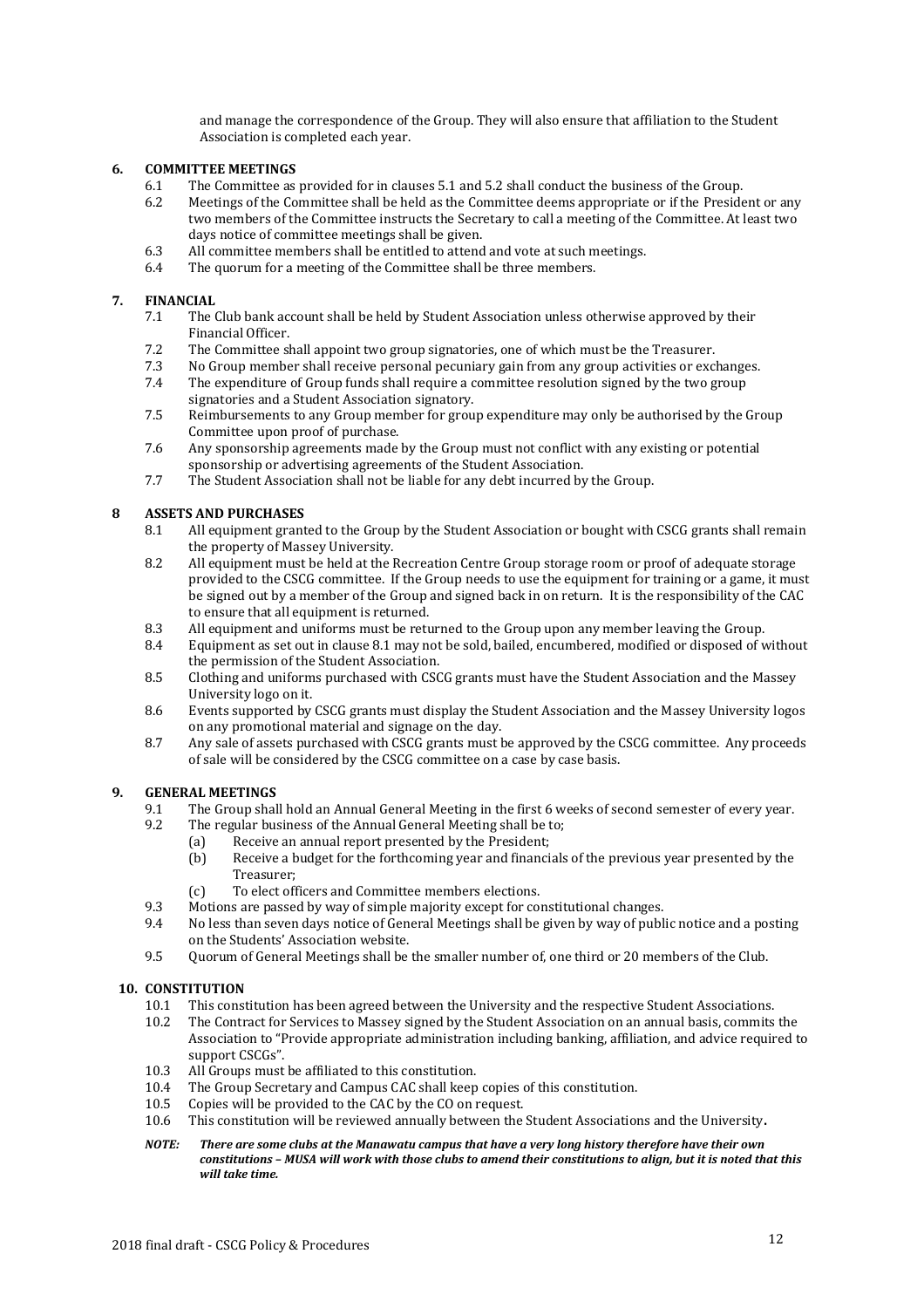# **11. AFFILIATION TO A CAMPUS BASED STUDENTS' ASSOCIATION**

- The Group shall apply for affiliation to the Student Association on an annual basis, and will abide by the decisions and rulings of its Executive. The affiliation period is for one year from the 1st April to 31st March.
- 11.2 Affiliation of any group is at the discretion of the Student Association Executive, however, there must be a valid reason for non-affiliation.
- 11.3 Affiliation will lapse upon breach of this CSCG policy.<br>11.4 The conduct of the affairs of the Group shall be in acce
- 11.4 The conduct of the affairs of the Group shall be in accordance with this constitution.<br>11.5 At least one club member must attend the Student Association General Meeting.
- 11.5 At least one club member must attend the Student Association General Meeting.<br>11.6 The Group agrees to abide by the Students' Association Clubs' Code of Conduct P
- 11.6 The Group agrees to abide by the Students' Association Clubs' Code of Conduct Policy.<br>11.7 Group members must agree to abide by the Massey University Code of Student Conduc
- Group members must agree to abide by the Massey University Code of Student Conduct Policy.

# 12. **WINDING UP**

- The Group shall be wound up if a motion to that effect is passed by a two-thirds majority at a Group General Meeting.
- 12.2 The Group shall be wound up after failing to re-affiliate within 12 months of affiliation lapsing as set out in clause 11.
- 12.3 Upon windup or de-affiliation, all assets of the Club become the property of the University as set out in clause 8.1.

| Group President Name: _________________        | Date: $\frac{1}{\sqrt{1-\frac{1}{2}}\cdot\frac{1}{2}}$ |
|------------------------------------------------|--------------------------------------------------------|
|                                                |                                                        |
| Group Vice-President Name: ___________________ | Date: $\frac{1}{\sqrt{1-\frac{1}{2}}\cdot\frac{1}{2}}$ |
|                                                |                                                        |
| Group Secretary Name: __________________       | Date: ____________                                     |
|                                                |                                                        |

Signature:

Group Treasurer Name: \_\_\_\_\_\_\_\_\_\_\_\_\_\_\_\_\_\_\_\_\_\_ Date: \_\_\_\_\_\_\_\_\_\_\_\_\_\_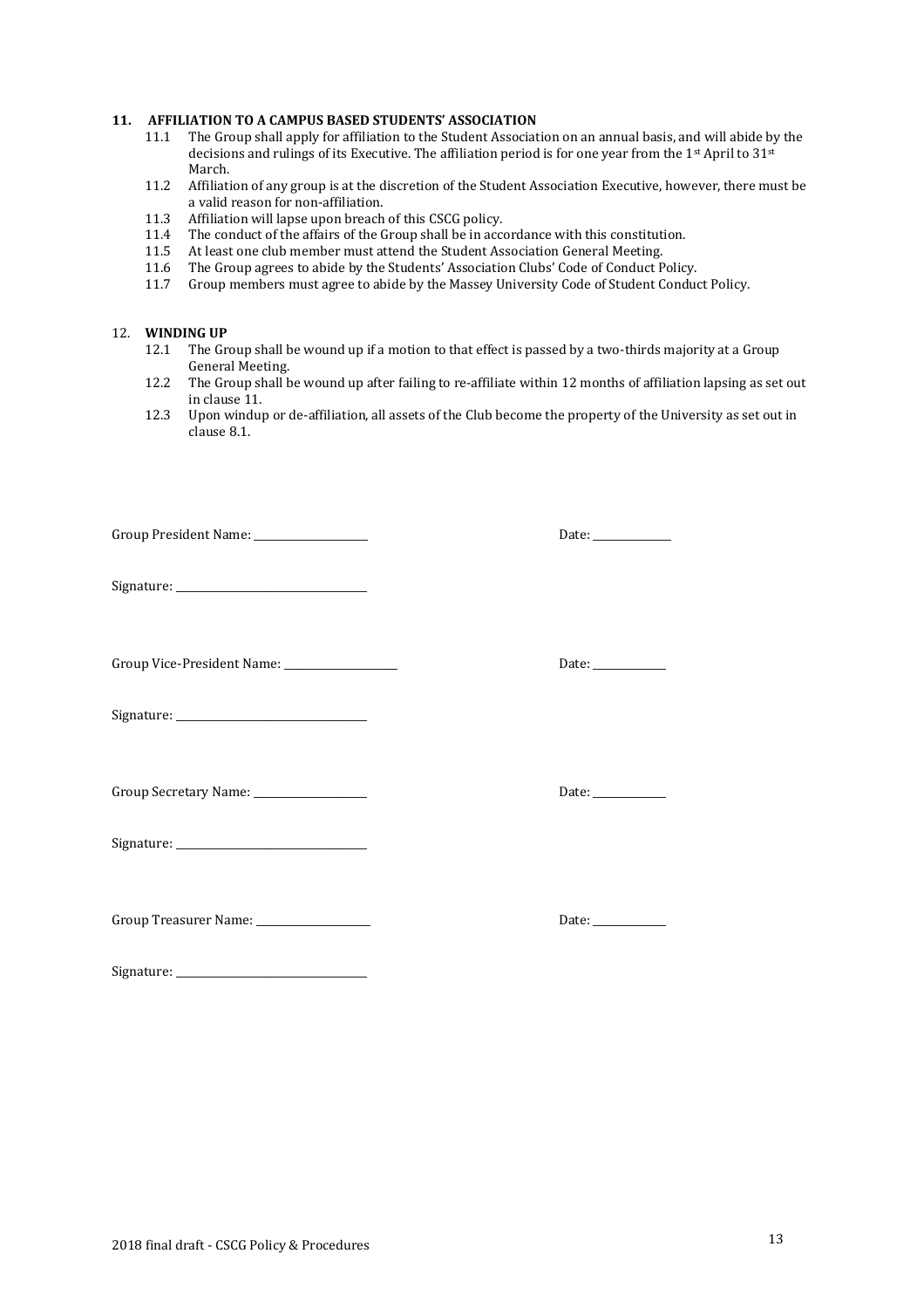**Appendix D**

# **CSCG MEMBERSHIP DETAILS**

| <b>Title</b> | <b>Name</b><br>(Print) | Email | Contact<br>Phone No. | Student ID<br>No. |
|--------------|------------------------|-------|----------------------|-------------------|
| President    |                        |       |                      |                   |
| Secretary    |                        |       |                      |                   |
| Treasurer    |                        |       |                      |                   |
| Members:     |                        |       |                      |                   |
|              |                        |       |                      |                   |
|              |                        |       |                      |                   |
|              |                        |       |                      |                   |
|              |                        |       |                      |                   |
|              |                        |       |                      |                   |
|              |                        |       |                      |                   |
|              |                        |       |                      |                   |
|              |                        |       |                      |                   |
|              |                        |       |                      |                   |
|              |                        |       |                      |                   |
|              |                        |       |                      |                   |
|              |                        |       |                      |                   |
|              |                        |       |                      |                   |
|              |                        |       |                      |                   |
|              |                        |       |                      |                   |
|              |                        |       |                      |                   |
|              |                        |       |                      |                   |
|              |                        |       |                      |                   |
|              |                        |       |                      |                   |
|              |                        |       |                      |                   |
|              |                        |       |                      |                   |
|              |                        |       |                      |                   |
|              |                        |       |                      |                   |
|              |                        |       |                      |                   |
|              |                        |       |                      |                   |
|              |                        |       |                      |                   |
|              |                        |       |                      |                   |

**\*\*** Please include all other committee members and their titles